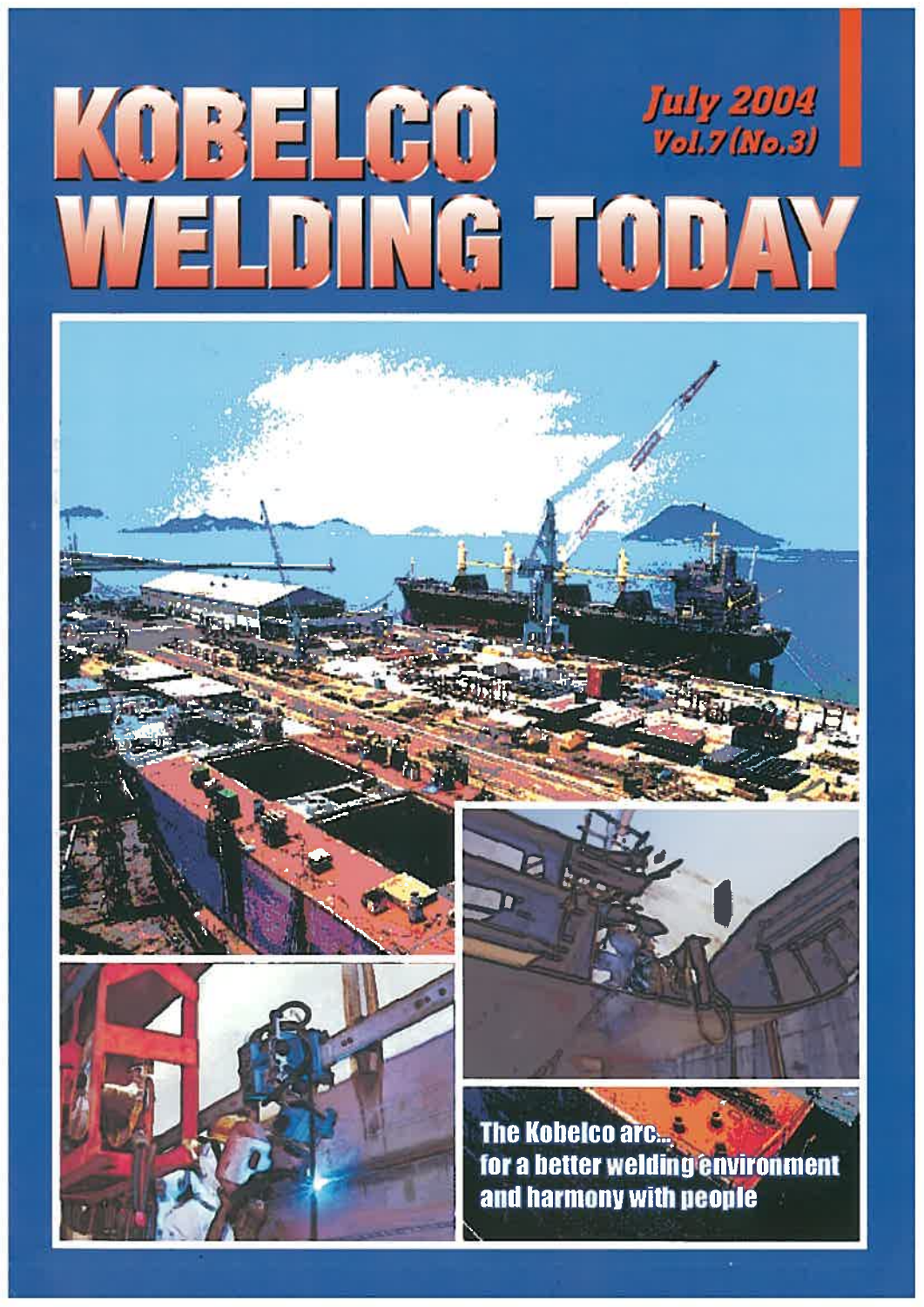**1**

# **Zamil Steel, a Global Supplier of Quality Steel Buildings and Structures**

Founded in 1977, Zamil Steel Industries (ZSI) is a global leader in the manufacture of pre-engineered steel buildings and the Middle East premier supplier of steel structures.

ZSI products are marketed in more than 70 countries through a network of 50 sales offices, 59 certified builders and 27 agents and distributors, and its main factories are located in Dammam First and Second Industrial Cities, with additional factories located in Egypt and Vietnam.

ZSI is one of the three business sectors of Zamil Industrial Investment Company (ZIIC), and its principal business units are Pre-Engineered Buildings, Structural Steel and Towers, and Galvanizing.

The Pre-Engineered Building Business Unit (PEBBU) is the oldest and largest of the company**'**s business units, with a monthly production capacity of 6,500 metric tons. Its Dammam-based factory is the largest single PEB factory in the world.



United Welding & Supply, which is a part of Abdullah Hashim Gases, a large industrial and medical gases producer in the Middle East, is a reliable supplier covering most industrial and welding needs including the supply of Kobelco FCAW wires.

The Structural Steel Business Unit (SSBU), established in 1983, is the second business unit of ZSI. It has been awarded recently the OHSAS 18001 and ISO 14001 certifications in addition to the ISO 9001:2001 to make it the only company in Saudi Arabia to have these endorsements. Today, SSBU can satisfy the structural steel requirements for large power and desalination plants, petrochemical, oil and gas plants, fertilizer and cement plants, steel mills, high-rise buildings and other industrial and commercial complexes.

Zamil Steel has been especially satisfied using one particular Kobe Steel FCAW wire for over 15 years: DW-Z100. The quality is suitable for and approved by ZSI**'**s clients for manufacturing quality buildings, due to its convenient self-peeling slag removal and glossy bead appearance that contribute to saving time and labor for postweld cleaning.

> Reported by Azhar Shafi, Product Manager United Welding & Supplies Co. Ltd., AWHAS

Welding is a key integral part of the fabrication process of any pre-engineered steel buildings. In order to manufacture quality products, ZSI uses quality welding consumables such as FCAW wires from KOBELCO due to the prime quality in strength and usability in out-of-position welding that is an essential part in producing good products.

ZSI has built a very unique and long business relationship with both Kobe Steel and United Welding





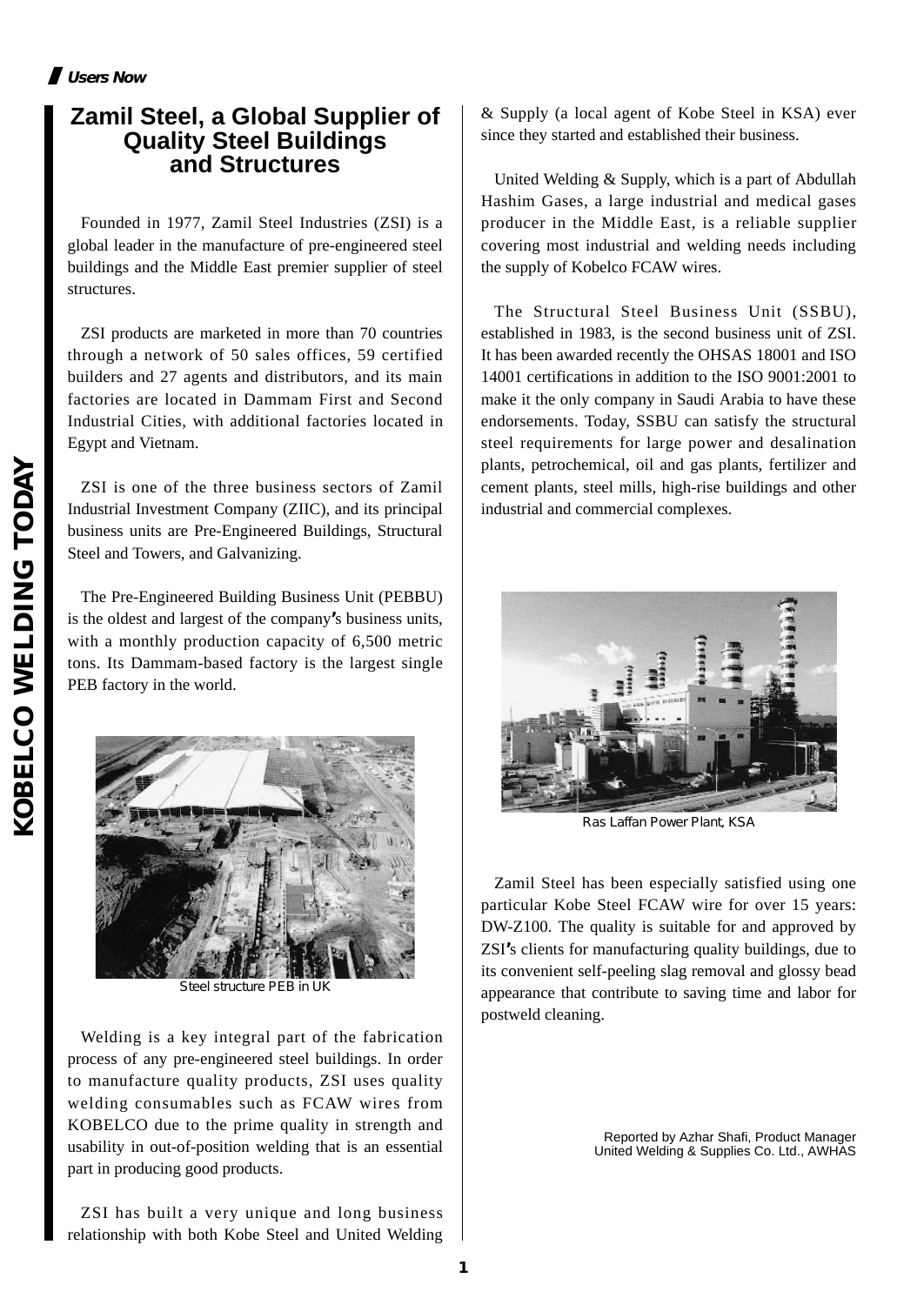#### **Enhancing our global view of our business**

The Japan International Welding Show is scheduled to run from July 14th (Wed) to 17th (Sat) in Osaka, Japan. The Annual Assembly of the International Institute of Welding (IIW) is also going to be held simultaneously at the same place during the Welding Show. KOBELCO is preparing to exhibit the newest products including welding robots. I hope they will be attractive to and helpful for all the visitors to our booths to enjoy and learn new welding technologies. I**'m** also looking forward to seeing our important customers and the long time friends like dear readers of KOBELCO WELDING TODAY at the Show.

We are enhancing the global view of our business to respond to increasing demands for quality products and services from welding fabricators and distributors, worldwide. As an international manufacturer of welding consumables and robots, we will persistently strive for customer satisfaction by putting all our power and energy into developing advanced technologies and products. If our efforts will provide our customers with fruitful results and contribute to the welding industries by supplying state-of-the-art products, procedures and services, that will be our highest pleasure.

The supply-shortage problem of raw materials caused initially by the sudden boom, in one particular area overseas, is still a big issue for all of us. It is very difficult for us to estimate when this problem will cease. In this situation, what we can do now is to maximize our capability to supply our welding consumables and robots, in cooperation with our customers.

**Masakazu Tojo** General Manager International Operations Dept. Welding Company Kobe Steel, Ltd.







#### Canteen in TKW

Shown top left is the canteen of Thai-Kobe Welding. In a hot country like Thailand, the canteen is of course fully air-conditioned and fills the stomachs of 300 total day and night-shift workers and vendors around the clock. The most popular dish among the employees is *Kra prao moo"* (bottom left). This is rice topped with fried minced pork and coriander leaves. Perhaps, it is quite hot for you but you can make it milder by placing *" Kai dao"* (a fried egg) on it. You will get addicted to it, so to speak, as you continue to eat it every day. Fried rice with all these materials in it is also very nice... I like this fried rice better.

**2**

Reported by Kamata, TKW

# **P1 Steel structure business by Zamil Steel P3-6 Filler metal standards Part 1: AWS standard P7-8 New Cr-Mo filler metals for DC spec. P9 AWS Welding Show 2004 P10** Good bye to KWAI... ...then Hello from KWAI

**KOBELCO WELDING TODAY**

**KOBELCO NELDING TODAY** 

**Preface** 

*Contents*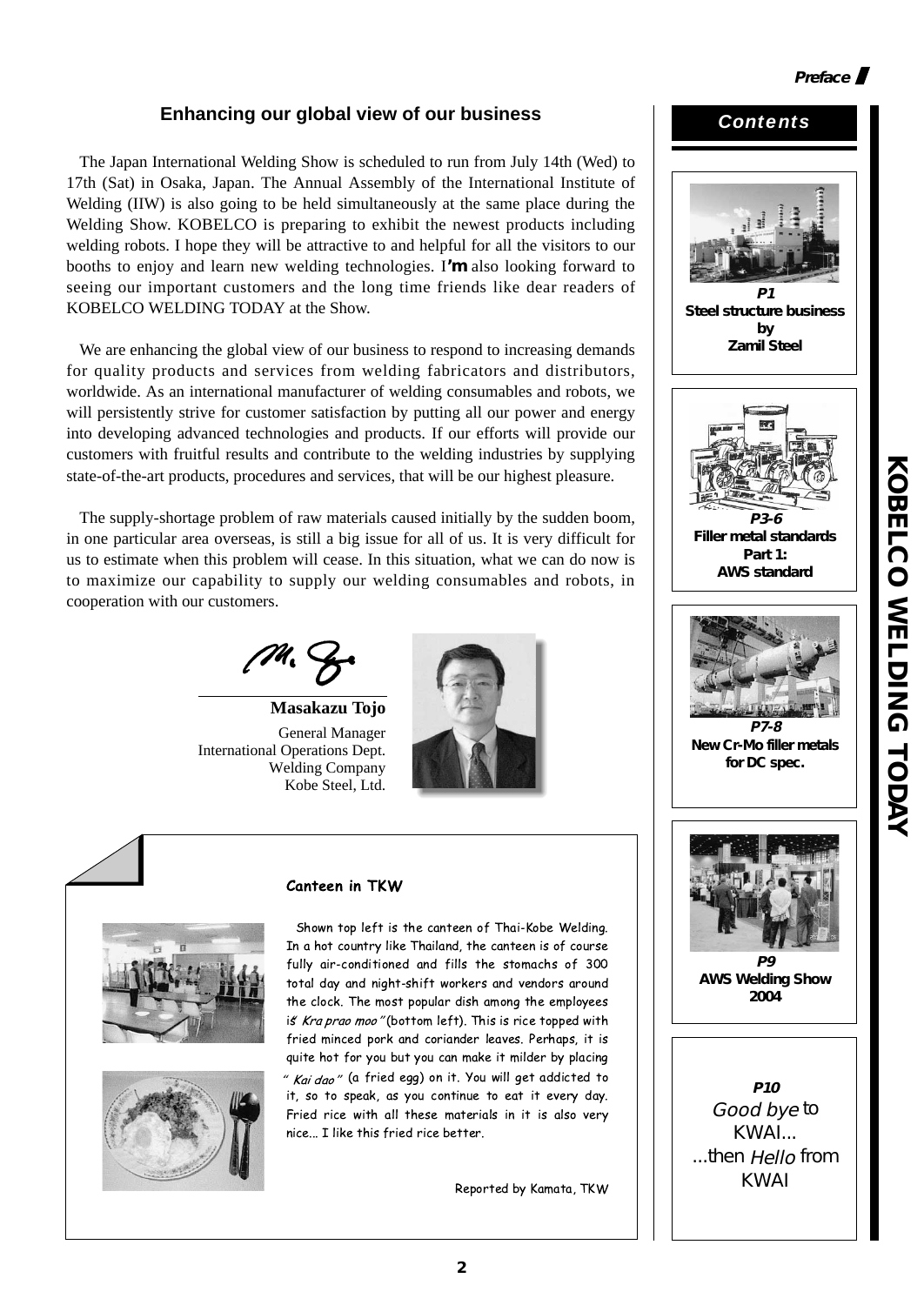## **FILLER METAL STANDARDS Part 1: AWS STANDARD**



The number and variety of filler metal brands marketed around the world is enormous. The vast majority of brands are classified and designated in accordance with relevant national standards such as AWS, BS, CSA, DIN, JIS and NF, European standard (EN), and ISO international standard, depending on which welding markets are targeted. Thanks to the specification number and classification system of such standards, selecting the filler metal for a particular base metal is not difficult.

When particular national standards are specified in the international trade, the specifications may become accepted in other national markets. For example, the AWS filler metal specifications are often accepted in the international welding trades because they have prevailed in the welding industry worldwide in conjunction with other American national welding-related standards such as ASME Boiler and Pressure Vessel Codes, AWS Structural Welding Code, and AWS Bridge Welding Code.

Part 1 of this article will show how Kobe Steel has followed the AWS filler metal specifications in the production and supply of welding consumables and participated in the AWS for the standardization of filler metals. Part-2 of this article (appearing in the next issue) will describe the EN standards that prevail more widely in the newly expanded EU countries. Part-2 will also include more information about the AWS standards.

#### **AWS specifications Kobe Steel currently follows**

Many of the standards that are concerned with welding, brazing, and related processes are drawn up by the American Welding Society (AWS), which include filler metal classifications for steel, aluminum, copper, nickel, magnesium, titanium, zirconium metals and alloys. There are currently 31 AWS specifications for welding materials, including 29 specifications for filler metals and two for brazing fluxes and shielding gases. **Table 1** is a summary of AWS filler metal specifications that Kobe Steel currently follows when classifying KOBELCO brands for international trades.

Table 1. AWS filler metal specifications which KOBELCO brands follow currently for international trades (1)

|                                             | Carbon<br>steel              | Low<br>alloy<br>steel        | <b>Stainless</b><br>steel    | Ni & Ni<br>alloy             |
|---------------------------------------------|------------------------------|------------------------------|------------------------------|------------------------------|
| Electrodes<br>for SMAW                      | A5.1<br>(1991)               | A5.5<br>(1996)               | A <sub>5.4</sub><br>(1992)   | A <sub>5</sub> .11<br>(1997) |
| <b>FCWs for</b><br><b>FCAW</b>              | A <sub>5.20</sub><br>(1995)  | A <sub>5.29</sub><br>(1998)  |                              |                              |
| <b>Flux core</b><br>rods for<br><b>GTAW</b> |                              |                              | A <sub>5</sub> .22<br>(1995) |                              |
| Solid wires<br>for GMAW&<br><b>GTAW</b>     | A5.18<br>(2001)              | A <sub>5.28</sub><br>(1996)  | A5.9                         | A <sub>5</sub> .14           |
| Solid wires<br>for SAW                      |                              |                              | (1993)                       | (1997)                       |
| Flux-wire<br>combination<br>for SAW         | A <sub>5</sub> .17<br>(1997) | A <sub>5</sub> .23<br>(1997) |                              |                              |

Note (1) The particular edition of the AWS standards adopted by ASME Sec. II Part C of 2001 edition and 2002 and 2003 addenda are put in parentheses.

Most AWS filler metal specifications have been approved by the American National Standards Institute (ANSI) as American National Standards. They are designated as ANSI/AWS A5.XX (and A5.XXM for the metric edition) and published by the AWS. These specifications have been adopted by the American Society of Mechanical Engineers (ASME) and are published as ASME Sec. II Part C Specifications for Welding Rods, Electrodes, and Filler Metals. When ASME adopts an AWS filler metal specification, it adds the letters**"**SF**"**to the AWS alphanumeric designation. Thus, ASME SFA-5.1, for example, is identical to the AWS A5.1 specification.

However, the year of publication of a particular ASME SFA-5.XX specification is not necessarily the same as that of the relevant AWS A5.XX specification because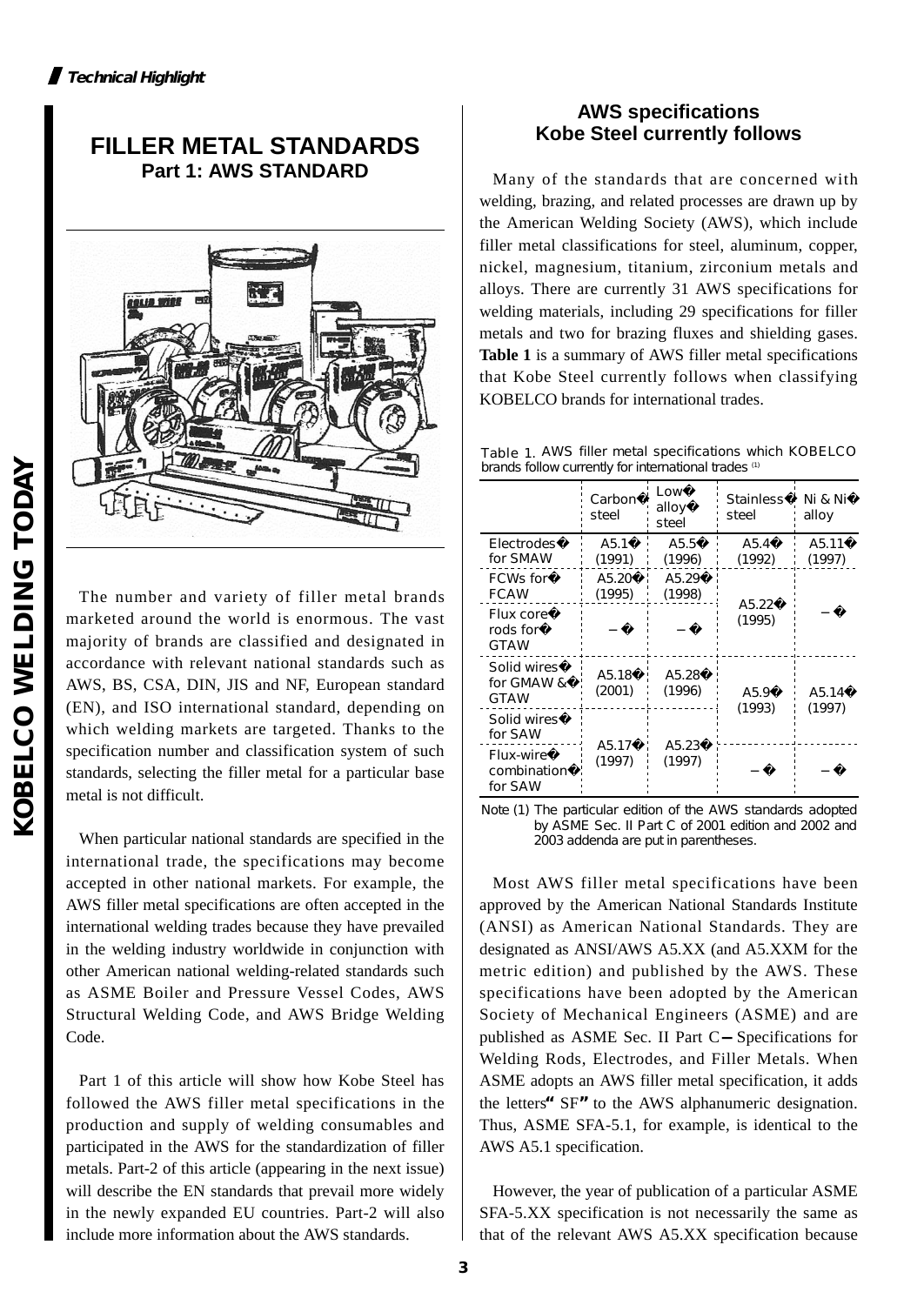of the different procedures for revision and inclusion by the two organizations. Kobe Steel follows the year of publication adopted by current SFA specifications to determine the AWS classifications for KOBELCO products taking into account the convenience for users, as shown in Table 1.

#### **A5.XX and A5.XXM are not equivalent**

As described in the relevant specifications, the A5.17/A5.17M specification, for instance, is a combined specification that utilizes both U.S. Customary Units (such as psi and  $\mathbf{F}$ ) and the International System of Units (such as MPa and ). Because each system produces measurements that are not equivalent, they must be used independently, without combining values in any way. There are 11 of such combined specifications adopted by ASME Sec. II Part C (incl. 2001 edition and 2002 and 2003 addenda).

A KOBELCO brand, AF-490/US-12K for SAW, for example, has been classified as F7A4-EM12K per A5.17. If this brand were classified in accordance with A5.17M-97, the classification would have to be F48A4- EM12K. Therefore, this change may affect the existing welding procedure specifications developed by customers using the classification per the traditional A5.17. This is why Kobe Steel presently follows the traditional specifications for classifying all the filler metals for international trade.

#### **Classification systems of SMAW electrode specifications**

This section summarizes some of the most widely-used classifications in order to show what factors are used to classify shielded metal arc welding covered electrodes by each specification.

**A5.1:** Carbon steel covered electrodes for SMAW are classified with the basic designation consisting of (1) minimum tensile strength, (2) welding position and (3) type of covering. **Table 2** shows the requirements for some examples of the basic designation. Optional supplemental designations add a suffix to the basic designation to clarify higher elongation, higher notch toughness, lower moisture content, and lower diffusible hydrogen content as compared to the standard designation, as shown in **Table 3**.

| Table 2 Chemical and mechanical properties of weld metal and |  |
|--------------------------------------------------------------|--|
| other requirements (AWS A5.1-91)                             |  |

| Classification                                    | E6010             | E6013            | E6019                 | E7016                                | E7024                     |  |
|---------------------------------------------------|-------------------|------------------|-----------------------|--------------------------------------|---------------------------|--|
| Type of covering                                  | High<br>cellulose | High titania     | Iron oxide<br>titania | Low<br>hydrogen                      | Iron<br>power,<br>titania |  |
| Welding position                                  |                   | F, V, OH, H      | H-fillet F            |                                      |                           |  |
| Type of current                                   | <b>DCEP</b>       | AC, DCEP or DCEN |                       | AC or<br><b>DCEP</b>                 | AC.<br>DCEP or<br>DCEN    |  |
| TS (ksi)                                          |                   | 60 min           |                       |                                      | 70 min                    |  |
| 0.2% OS (ksi)                                     |                   | 48 min           |                       |                                      | 58 min                    |  |
| $E1$ (%)                                          | 22<br>min         | 17<br>min        |                       | 22<br>min                            | 17<br>min $\omega$        |  |
| Av. IV (J), min                                   | 27 at<br>29       | Not              | 27at<br>18            | 27 at<br>29                          | Not                       |  |
| Single IV $(J)$ , min                             | 20 at<br>29       | specified        | 20at<br>18            | 20at<br>29                           | specified                 |  |
| Chemistry                                         |                   | Not specified    |                       | Mn, Si, Ni, Cr, Mo, V <sup>(2)</sup> |                           |  |
| As-received or<br>conditioned<br>Moisture content |                   | Not required     |                       | $0.6$ wt%<br>max                     | Not<br>required           |  |

Note (1) E7024-1 shall have minimum 22% elongation (2) Maximum of each element and total content are specified.

|                                                                            | Table 3, Supplemental designations (AWS A5.1-91) |                                                  |         |  |  |
|----------------------------------------------------------------------------|--------------------------------------------------|--------------------------------------------------|---------|--|--|
| Designation                                                                | E7016-1, E7018-1                                 |                                                  | E7024-1 |  |  |
| Av. IV (J), min                                                            | 27 at                                            | 27 at<br>18                                      |         |  |  |
| $Single IV (J)$ , min                                                      | 20 at 46                                         | 20 at<br>18                                      |         |  |  |
| Designation                                                                |                                                  | E7016, E7016-1, E7018, E7018-1                   |         |  |  |
|                                                                            | H <sub>16</sub>                                  | H8                                               | H4      |  |  |
| Diffusible H <sub>2</sub><br>content. Av.<br>(mI/100q)<br>deposited metal) | 16.0 max                                         | 8.0 max                                          | 4.0 max |  |  |
| Designation                                                                |                                                  | E7016R, E7016-1R, E7016-1HZR<br>(Z: 16, 8, or 4) |         |  |  |
| As-received or<br>conditioned<br>moisture content                          |                                                  | $0.3$ wt% max                                    |         |  |  |
| As-exposed<br>moisture content                                             |                                                  | $0.4$ wt% max                                    |         |  |  |

**A5.5:** Low-alloy steel covered electrodes (no single alloying element exceeding 10.5 percent) for SMAW are classified with the basic designation consisting of the chemical composition of the weld metal together with the same factors as stated in A5.1. **Table 4** shows the requirements for some classifications. Similar to A5.1, supplemental classifications, with additional suffixes, can designate diffusible hydrogen and moisture content. The scope of applications for covered electrodes classified by this specification ranges widely and includes high strength steels, weather proof steels, heatresistant low-alloy steels, and pipeline steels.

**A5.4:** Stainless steel covered electrodes for SMAW are classified with the basic designation comprised of (1) weld metal chemical composition and (2) welding current and position. The first three digits designate the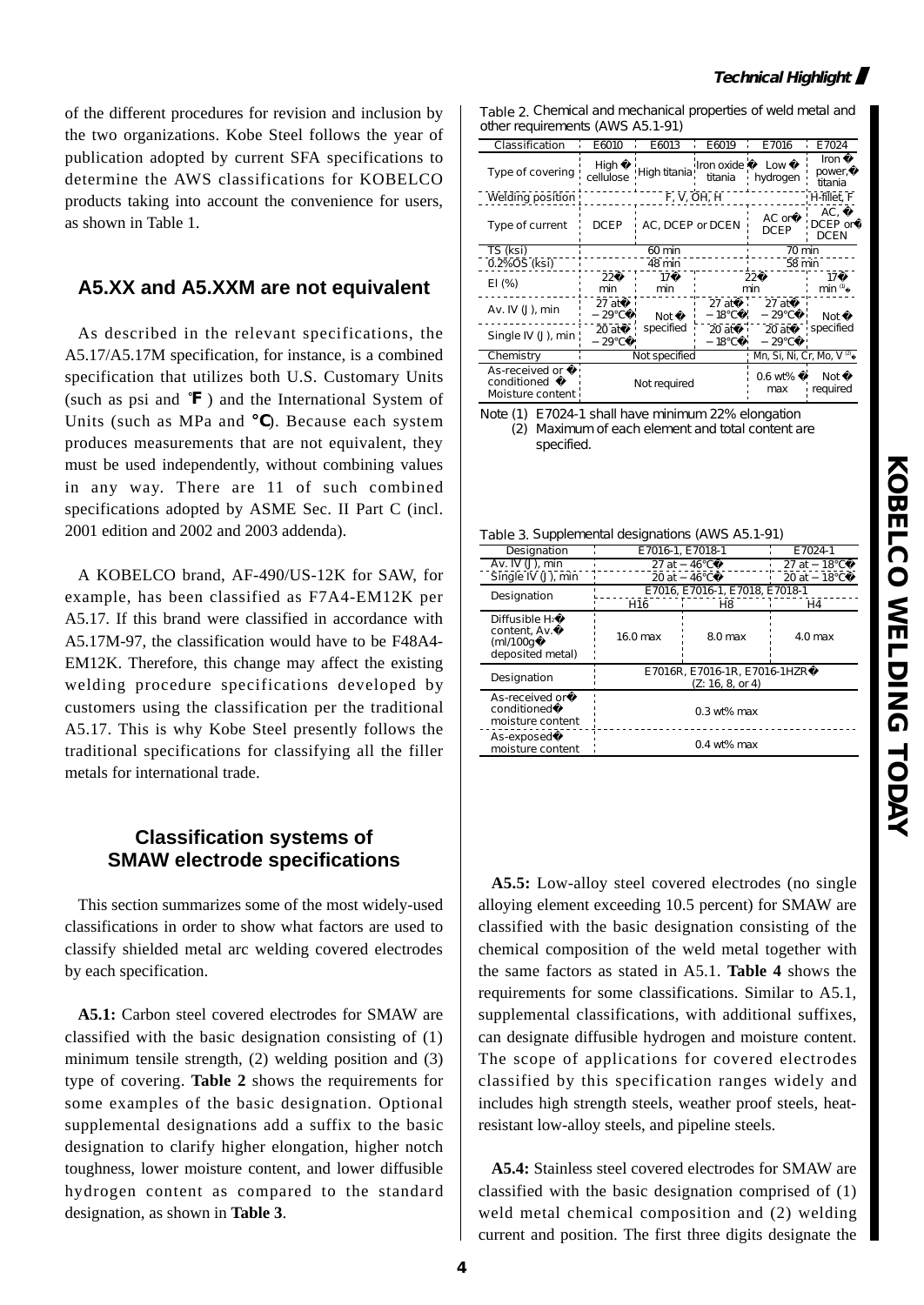#### **Technical Highlight**

chemical composition. Occasionally, more than three digits are used, and letters may follow the digits to indicate a specific composition. The last two digits designate the usability with respect to welding position and type of current. **Table 5** shows some examples of the basic and supplemental designations that specify type of welding current and position of welding.

Table 4. Chemical and mechanical properties of weld metal and other requirements (AWS A5.5-96)

| Classification                                         | E8016-B2                  | E8016-C1                   | E7010-P1              | E9016-G<br>(1)         |
|--------------------------------------------------------|---------------------------|----------------------------|-----------------------|------------------------|
| Type of<br>covering                                    | Low<br>hydrogen           | Low<br>hydrogen            | High<br>cellulose     | Low<br>hydrogen        |
| Welding<br>position                                    | F, V, OH, H               |                            |                       |                        |
| Type of current                                        | AC or DCEP                |                            | <b>DCEP</b>           | $AC$ or<br><b>DCEP</b> |
| Application                                            | Cr-Mo<br>steel            | <b>Nickel</b><br>steel     | Pipeline              |                        |
| $C(\%)$                                                | 0.05-0.12                 | $0.12 \text{ max}$         | $0.20$ max            |                        |
| Mn                                                     | $0.90$ max                | $1.25$ max                 | $1.20$ max            | 1.00 min               |
| Si                                                     | $0.60$ max                | $0.60$ max                 | $0.60$ max            | $0.80$ min             |
| Ni                                                     |                           | 2.00-2.75                  | $1.00$ max            | $0.50$ min             |
| Cr                                                     | 1.00-1.50                 |                            | $0.30$ max            | 0.30 min               |
| Mb                                                     | $0.40 - 0.65$             |                            | $0.50$ max            | $0.20$ min             |
|                                                        |                           |                            | $0.10 \,\mathrm{max}$ | $0.10$ min             |
| Cu                                                     |                           |                            |                       | $0.20$ min             |
| TS (ksi)                                               |                           | 80 min                     | 70 min                | 90 min                 |
| 0.2%OS (ksi)                                           |                           | 67 min                     | 60 min                | 77 min                 |
| EI(%)                                                  |                           | 19 min                     | 22 min                | 17 min                 |
| Av. IV (J), min                                        | Not                       | $27$ at<br>59              | 27at<br>29            | Not                    |
| Single IV $(J)$ , min                                  | specified                 | 20 at<br>59                | 20 at<br>29           | specified              |
| PWHT (<br>hr)<br>$\pmb{\times}$                        | $690+14$<br>1<br>$\times$ | $605 \pm 14$<br>$\times$ 1 | As-welded             | (2)                    |
| As received or<br>reconditioned<br>moisture<br>content |                           | $0.2$ wt% max              | <b>NA</b>             | $0.15$ wt%<br>max      |

Note (1) At least one of the chemical elements shall be met. (2) As agreed between supplier and purchaser

| Table 5. Chemical and mechanical requirements for weld metal |
|--------------------------------------------------------------|
| and usability suffixes (AWS A5.4-92)                         |

| Classification | E308   | E308L                  | E309        | E316                                         | E316L       |
|----------------|--------|------------------------|-------------|----------------------------------------------|-------------|
| $C(\%)$        |        |                        |             | 0.08 max 0.04 max 0.15 max 0.08 max 0.04 max |             |
| Cr             |        | 18.0-21.0              |             | 22.0-25.0 17.0-20.0 17.0-20.0                |             |
| Ni             |        | $9.0 - 11.0$           |             | $: 12.0 - 14.0 :$                            | 11.0-14.0   |
| Mb             |        | $0.75$ max             |             |                                              | $2.0 - 3.0$ |
| Mn             |        |                        | $0.5 - 2.5$ |                                              |             |
| Si             |        |                        | $0.90$ max  |                                              |             |
| TS (ksi)       | 80 min | 75 min                 | 80 min      | 75 min                                       | 70 min      |
| $E1$ (%)       |        | 35 min                 |             | 30 min                                       |             |
| <b>PWHT</b>    |        |                        | As-welded   |                                              |             |
| Suffix         |        | <b>Welding current</b> |             | Welding position                             |             |
| $EXXX(X) -15$  |        | <b>DCEP</b>            |             | All <sup>(1)</sup>                           |             |
| $EXXX(X) -25$  |        | <b>DCEP</b>            |             | H.F                                          |             |
| $EXXX(X) -16$  |        | DCEP or AC             |             | All <sup>(1)</sup>                           |             |
| $EXXX(X) -17$  |        | DCEP or AC             |             | All <sup>(1)</sup>                           |             |
| $EXXX(X) -26$  |        | DCEP or AC             |             | H, F                                         |             |

Note (1) 4.8-mm or thicker electrodes are not recommended for welding all positions.

**A5.11:** Nickel and nickel alloy covered electrodes for SMAW are classified according to the chemical composition of their undiluted weld metal. **Table 6** shows the requirements for some widely used classifications.

|                |  |  | Table 6. Weld metal chemical and mechanical requirements |
|----------------|--|--|----------------------------------------------------------|
| (AWS A5.11-97) |  |  |                                                          |

| Classification | <b>ENiCrFe-1</b>           | <b>ENiCrFe-3</b>           | <b>ENiCrFe-9</b> | ENiM <sub>b</sub> -8 |
|----------------|----------------------------|----------------------------|------------------|----------------------|
| c.             | $0.08$ max                 | $0.10$ max                 | $0.15$ max       | $0.10$ max           |
| Mn             | $3.5$ max                  | 5.0-9.5                    | $1.0 - 4.5$      | $1.5$ max            |
| Fe             | 11.0 <sub>max</sub>        | $10.0$ max                 | $12.0$ max       | $10.0$ max           |
| Si             | $0.75$ max                 | 1.0 <sub>max</sub>         | $0.75$ max       | $0.75$ max           |
| Cu             | $0.50$ max                 | $0.50$ max                 | $0.50$ max       | $0.50$ max           |
| Ni             | 62.0 min                   | 59.0 min                   | 55.0 min         | $600 \,\mathrm{min}$ |
| Co             |                            |                            |                  |                      |
| Τi             |                            | 1.0 <sub>max</sub>         |                  |                      |
| Cr             | 13.0-17.0                  | 13.0-17.0                  | 12.0-17.0        | $0.5 - 3.5$          |
| Nb Ta          | $1.5 - 4.0$ <sup>(1)</sup> | $1.0 - 2.5$ <sup>(2)</sup> | $0.5 - 3.0$      |                      |
| Mo             |                            |                            | 25-5.5           | 17.0-20.0            |
| w              |                            |                            | $1.5$ max        | $2.0 - 4.0$          |
| TS (ksi)       |                            | 80 min                     | 95 min           |                      |
| $E1$ (%)       |                            | 30 min                     |                  | 25 min               |
|                |                            |                            |                  |                      |

Note (1) Cobalt 0.12% maximum, when specified (2) Tantalum-0.3% maximum, when specified

#### **Classification systems of FCAW and GTAW flux-cored wire/rod specifications**

In a simplified manner, this section shows the classifications for flux-cored wires used in FCAW of carbon, low-alloy and stainless steels and flux-cored rods for GTAW of the root-pass of stainless steels.

**A5.20:** Carbon steel flux-cored wires for FCAW are classified with the designators combining (1) minimum tensile strength, (2) welding position and (3) usability characteristics (incl. suitable shielding gases). The classifications can be suffixed to designate diffusible hydrogen similarly to A5.1. **Table 7** shows the requirements for some widely used classifications and supplemental designations.

Table 7. Chemical and mechanical properties of weld metal and other requirements (AWS A5.20-95)

| E70T-1<br>E71T-1<br>E70T-9<br>E71T-9<br>∙ E 71T-12<br>Classification<br>E70T-1M E71T-1M E70T-9M E71T-9M E71T-12M<br>C, Mn, Si, P, S, Cr, Ni, Mo, V, Al, Cu<br>Chemistry (%)<br>are specified as individual maximums<br>TS (ksi)<br>70 min<br>70-90<br>0.2% OS (ksi)<br>58 min<br>$E1$ (%)<br>22 min<br>$27$ at<br>$Av. IV(J)$ , min<br>18<br>$27$ at<br>29<br>H, F, VU,<br>Welding<br>H.F<br>H.F<br>H, F, VU, OH<br>position<br>OН<br>E 70T-1/-9, E 71T-1/-9/-12: CO <sub>2</sub><br>Shielding gas<br>E70T-1M/-9M, E71T-1M/-9M/-12M: 75-80% Ar/bal CO2<br><b>DCEP</b><br>Polarity<br>Optional<br>  E7XT-1J, -1MJ, -5J, -5MJ, -6J, -8J, -9J, -9MJ, -12J, -12MJ<br>designation<br>shall meet 27J at<br>40<br>for IV |  |  |  |  |  |
|-------------------------------------------------------------------------------------------------------------------------------------------------------------------------------------------------------------------------------------------------------------------------------------------------------------------------------------------------------------------------------------------------------------------------------------------------------------------------------------------------------------------------------------------------------------------------------------------------------------------------------------------------------------------------------------------------------------------|--|--|--|--|--|
|                                                                                                                                                                                                                                                                                                                                                                                                                                                                                                                                                                                                                                                                                                                   |  |  |  |  |  |
|                                                                                                                                                                                                                                                                                                                                                                                                                                                                                                                                                                                                                                                                                                                   |  |  |  |  |  |
|                                                                                                                                                                                                                                                                                                                                                                                                                                                                                                                                                                                                                                                                                                                   |  |  |  |  |  |
|                                                                                                                                                                                                                                                                                                                                                                                                                                                                                                                                                                                                                                                                                                                   |  |  |  |  |  |
|                                                                                                                                                                                                                                                                                                                                                                                                                                                                                                                                                                                                                                                                                                                   |  |  |  |  |  |
|                                                                                                                                                                                                                                                                                                                                                                                                                                                                                                                                                                                                                                                                                                                   |  |  |  |  |  |
|                                                                                                                                                                                                                                                                                                                                                                                                                                                                                                                                                                                                                                                                                                                   |  |  |  |  |  |
|                                                                                                                                                                                                                                                                                                                                                                                                                                                                                                                                                                                                                                                                                                                   |  |  |  |  |  |
|                                                                                                                                                                                                                                                                                                                                                                                                                                                                                                                                                                                                                                                                                                                   |  |  |  |  |  |
|                                                                                                                                                                                                                                                                                                                                                                                                                                                                                                                                                                                                                                                                                                                   |  |  |  |  |  |
|                                                                                                                                                                                                                                                                                                                                                                                                                                                                                                                                                                                                                                                                                                                   |  |  |  |  |  |
|                                                                                                                                                                                                                                                                                                                                                                                                                                                                                                                                                                                                                                                                                                                   |  |  |  |  |  |
|                                                                                                                                                                                                                                                                                                                                                                                                                                                                                                                                                                                                                                                                                                                   |  |  |  |  |  |
|                                                                                                                                                                                                                                                                                                                                                                                                                                                                                                                                                                                                                                                                                                                   |  |  |  |  |  |

**A5.29:** Low alloy flux-cored wires for FCAW are classified with designators combining (1) minimum tensile strength, (2) welding position, (3) usability characteristics, (4) weld metal chemistry and (5) applicable shielding gas. The classifications can be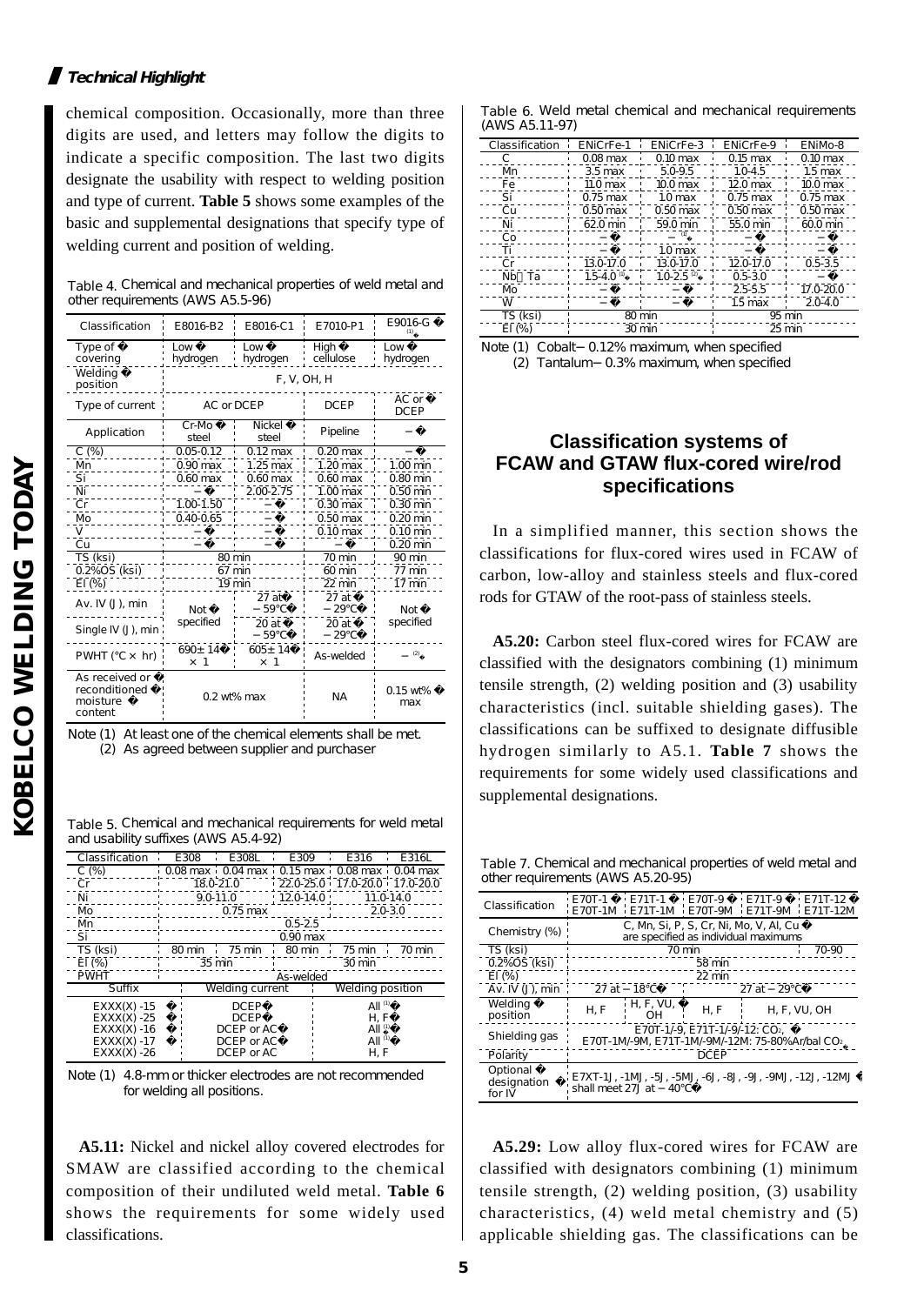suffixed with the extra notch toughness designator (J) similar to that in A5.20 and with the diffusible hydrogen designators similar to those specified in A5.1. **Table 8** shows the requirements for some extensively used classifications.

Table 8. Chemical and mechanical properties of weld metal and other requirements (AWS A5.29-98)

| Classification                    | E81T1-B2<br>E81T1-B2M | E81T1-Ni1<br>E81T1-Ni1M E81T1-K2M                                             | E81T1-K2               | <b>E91T1-K2</b><br>E91T1-K2M |  |
|-----------------------------------|-----------------------|-------------------------------------------------------------------------------|------------------------|------------------------------|--|
| Application                       | Cr-Mo steel           | Ni steel                                                                      |                        | O ther low alloy steel       |  |
| $C(\%)$                           | $0.05 - 0.12$         | $0.12 \text{ max}$                                                            |                        | $0.15 \text{ max}$           |  |
| M                                 | $1.25$ max            | $1.50 \,\mathrm{max}$                                                         |                        | $0.50 - 1.75$                |  |
| $Si-$                             | $0.80$ max            | $0.80$ max                                                                    |                        | $0.80$ max                   |  |
| Ni                                |                       | $0.80 - 1.10$                                                                 |                        | 1.00-2.00                    |  |
| Cr                                | 1.00-1.50             | $0.15 \text{ max}$                                                            | $\frac{1}{2}$ 0.15 max |                              |  |
| Mb                                | $0.40 - 0.65$         | $0.35$ max                                                                    |                        | $0.35$ max                   |  |
| v                                 |                       | $0.05$ max                                                                    |                        | $0.05$ max                   |  |
| TS (ksi)                          |                       | 80-100                                                                        |                        | 90-110                       |  |
| 0.2% OS (ksi)                     |                       | 68 min                                                                        |                        | 78 min                       |  |
| $EI$ (%)                          |                       | 19 min                                                                        |                        | 17 min                       |  |
| Av. IV (J), min¦                  |                       | 27 at 29                                                                      |                        | $\pm 27$ at 18               |  |
| <b>PWHT</b>                       | 690±15                |                                                                               | As-welded              |                              |  |
| $\times$ hr)                      | $\times$ 1            |                                                                               |                        |                              |  |
| Welding<br>position               |                       | H, F, VU, OH                                                                  |                        |                              |  |
| Shielding                         |                       | E81T1-XX E91T1-XX: CO2.                                                       |                        |                              |  |
| gas                               |                       | E81T1-XXME91T1-XXM: 75-80%Ar/bal CO2                                          |                        |                              |  |
| Polarity                          |                       |                                                                               | <b>DCEP</b>            |                              |  |
| Optional<br>designation<br>for IV |                       | The additional digit" J" shall meet 27J at 11<br>the temperature shown above. |                        | lower than                   |  |

**A5.22:** Stainless steel flux-cored wires for FCAW and rods for GTAW are classified with designators that combine (1) weld metal chemistry, (2) welding position, and (3) type of shielding gas. **Table 9** shows the requirements for some widely used classifications.

Table 9. Chemical and mechanical properties of weld metal and other requirements (AWS A5.22-95)

| Classification<br>(FCAW wire): | E308LT1-1<br>E308LT1-4   | E309LT1-1<br>E309LT1-4      | E309LMoT1-1<br>E309LMbT1-4 | E316LT1-1<br>E316LT1-4 |  |
|--------------------------------|--------------------------|-----------------------------|----------------------------|------------------------|--|
| C (%)                          |                          |                             | $0.04$ max                 |                        |  |
| Cr                             | 180-21.0                 | 22.0-25.0                   | 21.0-25.0<br>÷.            | 17.0-20.0              |  |
| Ni                             | $9.0 - 11.0$             | 12.0-14.0                   | 12.0-16.0<br>i.<br>i.      | 11.0-14.0              |  |
| Mo                             | $0.5$ max<br>$2.0 - 3.0$ |                             |                            |                        |  |
| Mn                             | $0.5 - 2.5$              |                             |                            |                        |  |
| Si                             | 1.0 <sub>max</sub>       |                             |                            |                        |  |
| TS (ksi)                       |                          | 75 min<br>70 min            |                            |                        |  |
| EI (%)                         | $35 \text{ min}$         | 30 min                      | $25 \,\mathrm{min}$        | 30 min                 |  |
| Welding<br>position            | All position             |                             |                            |                        |  |
| Shielding                      | $EXXXTX-1$ : $CO2$       |                             |                            |                        |  |
| gas                            |                          | EXXXTX-4: 75-80% Ar/bal CO2 |                            |                        |  |
| Polarity                       |                          |                             | <b>DCEP</b>                |                        |  |
|                                |                          |                             |                            |                        |  |
| Classification<br>(GTAW rod)   | R308LT1-5                | R309LT1-5                   | R316LT1-5                  | R347T1-5               |  |
| $C(\%)$                        |                          | $0.03 \text{ max}$          |                            | $0.08 \,\mathrm{max}$  |  |
| Cr                             | 18.0-21.0                | 22.0-25.0                   | 17.0-20.0<br>ĩ.            | 18.0-21.0              |  |
| Ni                             | $9.0 - 11.0$             | 12.0-14.0                   | 11.0-14.0                  | $9.0 - 11.0$           |  |
| Mb                             |                          | $0.5$ max                   | $2.0 - 3.0$                | $0.5$ max              |  |
| Mn                             |                          |                             | $0.5 - 2.5$                |                        |  |
| Si                             |                          |                             | $1.2$ max                  |                        |  |
| TS (ksi)                       |                          | $75 \text{ min}$            | 70 min                     | 75 min                 |  |
| EI (%)                         | 35 min                   |                             | 30 min                     |                        |  |
| Welding<br>position            |                          |                             | All position               |                        |  |
| Shielding<br>qas               |                          |                             | EXXXTX-5: 100%Ar           |                        |  |

This article on classification systems will continue by describing the specifications for A5.18, A5.28, A5.9, A5.14, A5.17, and A5.23 in the next issue.

#### **How Kobe Steel complies with customer requests for**"**G**"**grade filler metals**

Like the A5.5 specification summarized in Table 4 above, other classifications, such as A5.20, A5.29, A5.22, A5.18, A5.28, A5.9 and A5.23, can specify a supplemental designation with the**"**G**"**suffix. As declared in the annex of A5.5, this allows a useful filler metal that would otherwise have to await a revision of the specification to be classified immediately under the existing specification. However, such G" classifications are specified with very limited information about filler metal characteristics. This means, then, that two filler metals, each bearing the same **"**G**"**classification, may be quite different in some certain respect (chemistry for example).

Many KOBELCO brands, particularly the low-alloy filler metals, bear the G-classification because of unique chemical and mechanical properties designed to meet strict customer requirements for specific applications. Users that need more information on a particular KOBELCO filler metal of that classification for a certain application should refer to KOBELCO WELDING HANDBOOK or contact their nearest Kobe Steel office or distributor. Then, Kobe Steel will provide an appropriate document such as technical reports and **"**Guarantee of Quality**"**for the user. The user may want to incorporate that information (via ANSI/AWS A5.01, Filler Metal Procurement Guidelines) in the purchase order.

#### **KOBELCO participates in the AWS to standardize filler metals**

Kobe Steel has long been participating in the activities of the AWS Filler Metal Committee for the establishment and revision of filler metal standards, in collaboration with Kobelco Welding of America Inc., a Sustaining Company Member**"**of the AWS. During Kobe Steel**'**s long history of such collaboration, the establishment of E6019 per A5.1, ENiCrFe-9 and ENiMo-8 per A5.11, ERNiMo-8 per A5.14, and R308LT1-5, R309LT1-5, R316LT1-5 and R347T1-5 per A5.22 are noticeable results from the standpoint of industrial and commercial significance of the products developed by Kobe Steel.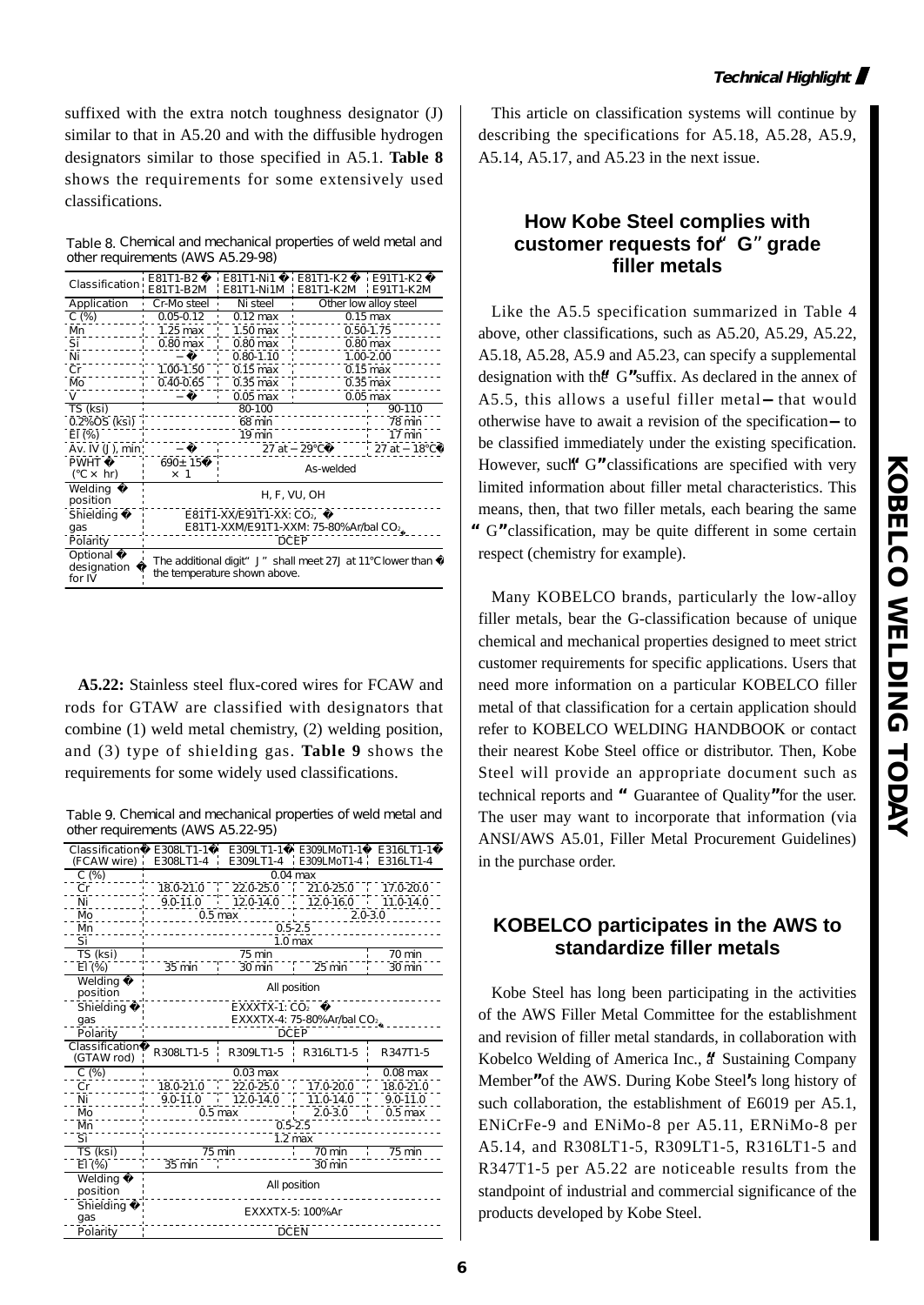

# **Stricter Quality Requirements Increasingly Demanded for DC-spec. Cr-Mo Filler Metals**



### **CMA-96MBD and PF-200D/US-511ND for 1-1.25Cr-0.5Mo Steel, CMA-106ND and PF-200D/US521S for 2.25Cr-1Mo Steel: Our New Challenges**

Most filler metals suitable for alternating current (AC) may be used with direct current (DC), unless the quality requirement is strict. When requirements are strict, the matter is treated seriously, even when a particular filler metal is classified by the AWS as an AC-or-DCEP type. This is because the polarity of welding current affects the chemical composition (C, Si, Mn, and O in particular) and thus the mechanical properties of the weld metal.

Kobe Steel has long been producing Cr-Mo steel filler metals for oil refinery reactor vessels and heat exchangers, which include CMA-96MB (E8016-B2) and PF-200/US-511N (F8P2-EG-B2) for 1-1.25Cr-0.5Mo steel and CMA-106N (E9016-B3) and PF-200/US-521S (F9P2-EG-B3) for 2.25Cr-1Mo steel. These filler metals have a high reputation in the domestic and overseas markets. Unlike in the domestic market, DC power sources are often used overseas, increasing demand for filler metals designed for DC current use with better performance in notch toughness, resistance to temper embrittlement and high-temperature strength. To meet this demand, Kobe Steel, with its reputation for filler metal technical know-how, has developed brand new DC-spec. filler metals that are more suitable for DCEP welding and able to meet stringent requirements.

#### **SMAW covered electrodes for 1-1.25Cr-0.5Mo and 2.25Cr-1Mo steel**

With the elaborate chemical composition of the weld metal, CMA-96MBD (E8016-B2) and CMA-106ND (E9016-B3) exhibit excellent room and hightemperature tensile properties, low-temperature impact toughness and resistance to temper embrittlement, as well as good usability, with DCEP currents. Typical chemical and mechanical properties are shown in **Tables 1** and **2**, respectively.

| Table 1. Typical chemical properties of CMA-96MBD and CMA-<br>106ND weld metals (1) |
|-------------------------------------------------------------------------------------|
|                                                                                     |

| <b>Brand</b><br>(Application)                              | CMA-96MBD                                                    | $(1-1.25Cr - 0.5Nb)$ | CMA-106ND<br>(2.25Cr-1Mb)     |             |  |
|------------------------------------------------------------|--------------------------------------------------------------|----------------------|-------------------------------|-------------|--|
| Size and<br>Welding<br>position                            | 4.O<br>45-deg.<br>vertical-up                                | 5.0<br>Flat          | 4.0<br>45-deg.<br>vertical-up | 5.0<br>Flat |  |
| $C(\overline{wt\%})$                                       | 0.06<br>0.06                                                 |                      | 0.11                          | 0.11        |  |
| Si                                                         | 0.37                                                         | 0.49                 | 0.32                          | 0.42        |  |
| M                                                          | 0.76                                                         | 0.79                 | 0.84                          | 0.84        |  |
| P                                                          | 0.006                                                        | 0.006                | 0.004                         | 0.004       |  |
| S.                                                         | 0.004                                                        | 0.004                | 0.002                         | 0.002       |  |
| Cu                                                         | 0.01                                                         | 0.02                 | 0.032                         | 0.031       |  |
| Νi                                                         | 0.03                                                         | 0.02                 | 0.13                          | 0.14        |  |
| Cr                                                         | 1.29                                                         | 1.30                 | 2.41                          | 2.42        |  |
| Mb                                                         | 0.57                                                         | 0.56                 | 1.04                          | 1.03        |  |
| Sb                                                         | 0.002                                                        | 0.002                | < 0.002                       | < 0.002     |  |
| Sn                                                         | < 0.002                                                      | < 0.002              | 0.002                         | 0.002       |  |
| As                                                         | 0.002                                                        | 0.002                | 0.002                         | 0.002       |  |
| X-bar $\frac{1}{2}$                                        | $< 8$ ppm                                                    | $< 8$ ppm            | $< 6$ ppm                     | $< 6$ ppm   |  |
| J-factor <sup>3</sup>                                      | < 90.4                                                       | < 102.4              | 69.6                          | 75.6        |  |
| Note (1) Base metal: ASTMA387 Gr. 11, Cl. 2 for CMA-96MBD; |                                                              |                      |                               |             |  |
| A387 Gr. 22, Cl. 2 for CMA-106ND; Plate thickness: 19 mm   |                                                              |                      |                               |             |  |
|                                                            | (2) X-bar = (10P<br>$\text{As}$ ) / 100 (ppm)<br>5S b<br>4Sn |                      |                               |             |  |
| (3) J-factor = (Si                                         |                                                              | Mn) $\times$<br>(P   | $Sn) \times 10000$            |             |  |

Table 2. Typical tensile properties of CMA-96MBD and CMA-106ND weld metals (1)

| Brand<br>(Application) | Size,<br>weldina<br>position           | <b>PWHT</b><br>hr)<br>× | Test<br>temp.  | $02%$ OS<br>(MPa) | TS<br>(MPa) | $E1^{(2)}$<br>(%) | RA<br>(%) |
|------------------------|----------------------------------------|-------------------------|----------------|-------------------|-------------|-------------------|-----------|
|                        | 4.0<br>45-deg.<br>vertical-up, 690 x 8 | $690 \times 1$          | RT (19)        | 515               | 617         | 27                | 76        |
|                        |                                        |                         | 454<br>RT (20) | 394<br>469        | 484<br>583  | 19<br>29          | 73<br>76  |
| CMA-96MBD              |                                        |                         | 454            | 368               | 456         | 25                | 76        |
| (1-1.25Cr-<br>Q5Mb)    | 5.0<br>Flat                            | $690 \times 1$          | RT (19)        | 476               | 588         | 29                | 77        |
|                        |                                        |                         | 454            | 371               | 468         | 24                | 76        |
|                        |                                        | $690 \times 8$          | RT (20)        | 435               | 557         | 30                | 76        |
|                        |                                        |                         | 454            | 342               | 438         | 24                | 78        |
|                        |                                        | $690 \times 8$          | RT (20)        | 501               | 635         | 26                | 72        |
|                        | 4.0<br>45-deg.                         |                         | 454            | 402               | 483         | 19                | 73        |
|                        | vertical-up, $690 \times 26$           |                         | RT (20)        | 440               | 588         | 28                | 72        |
| CMA-106ND              |                                        |                         | 454            | 343               | 446         | 23                | 73        |
| (2.25Cr-1Mb)           | 5.0<br>Flat                            | $690 \times 8$          | RT (20)        | 504               | 644         | 28                | 71        |
|                        |                                        |                         | 454            | 405               | 489         | 20                | 73        |
|                        |                                        | $690 \times 26$         | RT (20)        | 435               | 594         | 30                | 72        |
|                        |                                        |                         | 454            | 344               | 449         | 23                | 73        |

Note (1) Base metal: ASTM A387 Gr. 11, Cl. 2 for CMA-96MBD; A387 Gr. 22, Cl. 2 for CMA-106ND; Plate thickness: 19 mm (2) Gauge length: 4D for RT, 5D for 454

X-bar and J-factor, shown in Table 1, are the index of control against the susceptibility to temper embrittlement of the weld metal: the higher the index, the more susceptible the weld metal becomes, according to the most commonly-accepted embrittlement mechanism. To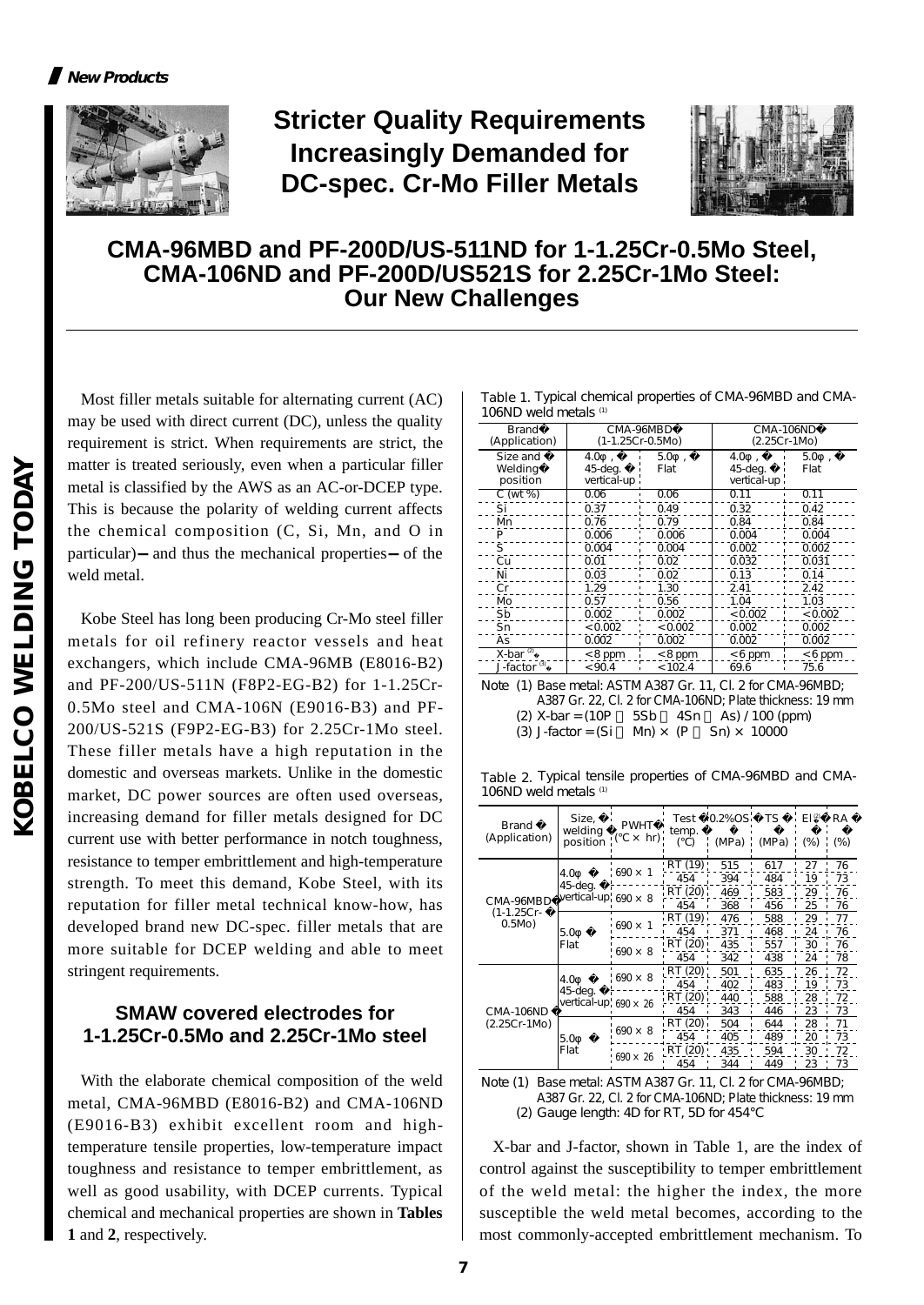confirm the temper embrittlement susceptibility, Charpy impact testing is conducted for the weld metal in the as-PWHT and PWHT + step-cooling (**Figure 1**) conditions. **Figure 2** shows typical Charpy test results of CMA-96MBD and CMA-106ND weld metals that confirm their high resistance to temper embrittlement.







Figure 2. Temper embrittlement test results of CMA-96MBD and CMA-106ND weld metals in the as-PWHT (690  $\times$  8 hr) and PWHT SC (4.0, 45-deg. vertical-up position)

#### **SAW flux/wire combinations for 1-1.25Cr-0.5Mo and 2.25Cr-1Mo steel**

With sophisticated wire electrode chemistry and a unique bonded flux, PF-200D/US-511ND (F8P2-EG-B2) and PF-200D/US-521S (F9P2-EG-B3) offer firstclass performance in room and high-temperature tensile strength and ductility, low-temperature notch toughness and resistance to temper embrittlement, as well as outstanding usability, with DCEP currents.

**Table 3** shows typical chemical composition and temper embrittlement index values of the weld metals. **Table 4** presents typical tensile properties of the weld metals, as a function of PWHT, tested at room and high temperatures. **Figure 3** exhibits the unsurpassed resistance of the weld metals against temper embrittlement, with a comparison of 55-J absorbed energy transition temperatures in the as-PWHT and PWHT + SC conditions.

| Table 3. Typical chemical properties of PF-200D/US-511ND |  |
|----------------------------------------------------------|--|
| and PF-200D $\mu$ S-521S weld metals by single SAW (1)   |  |

| Brand<br>(Application)  | PF-200DAJS-511ND<br>$(1-1.25Cr - Q.5Nb)$ | PF-200DAJS-521S<br>$(2.25Cr-1Mb)$ |  |  |
|-------------------------|------------------------------------------|-----------------------------------|--|--|
| $C$ ( $wt$ %)           | 0.08                                     | 0.09                              |  |  |
| Si                      | 0.21                                     | 0.16                              |  |  |
| Mn                      | 0.82                                     | 0.81                              |  |  |
| P                       | 0.007                                    | 0.006                             |  |  |
| s                       | 0.003                                    | 0.003                             |  |  |
| Cu                      | 0.09                                     | 0.13                              |  |  |
| Ni                      | 0.15                                     | 0.13                              |  |  |
| Cr                      | 1.39                                     | 2.41                              |  |  |
| Mo                      | 0.56                                     | 1.07                              |  |  |
| Sb                      | 0.002                                    | 0.002                             |  |  |
| Sn                      | < 0.002                                  | < 0.002                           |  |  |
| As                      | 0.002                                    | 0.002                             |  |  |
| $X$ -bar $\mathbb{Z}$   | $<$ 9 ppm                                | $< 8$ ppm                         |  |  |
| J-factor <sup>(3)</sup> | < 93                                     | 78                                |  |  |

Note (1) Base metal: ASTM A387 Gr. 11, Cl. 2 for PF-200D/US-511ND; A387 Gr. 22, Cl. 2 for PF-200D/US-521S; Plate thickness: 20 mm; Wire size:  $4.0 \text{ mm}$ <br>X-bar =  $(10P - 5Sb)$ (2)  $X$ -bar = (10P 5Sb 4Sn As) / 100 (ppm)

(3) J-factor =  $(Si$  Mn)  $\times$   $(P$  Sn)  $\times$  10000

Table 4. Typical tensile properties of PF-200D/US-511ND and PF-200D *I*US-521S weld metals by single SAW <sup>(1)</sup>

| $\frac{1}{2}$<br>---- |                    |               |        |       |            |        |  |
|-----------------------|--------------------|---------------|--------|-------|------------|--------|--|
| Brand                 | <b>PWHT</b>        | Test<br>temp. | 0.2%OS | TS    | $E1^{(2)}$ | RA     |  |
| (Application)         | $\times$ hr)       |               | (MPa)  | (MPa) | (%)        | $(\%)$ |  |
|                       | $640 \times 5$     | (19)<br>RT    | 522    | 630   | 25         | 69     |  |
| PF-200D/              |                    | 454           | 408    | 491   | 17         | 64     |  |
| <b>US-511ND</b>       | $690 \times 4$     | RT (19)       | 477    | 589   | 27         | 73     |  |
| $(1-1.25Cr0.5Nb)$     |                    | 454           | 376    | 465   | 17         | 72     |  |
|                       | $691 \times 20$    | RT (19)       | 424    | 546   | 29         | 73     |  |
|                       |                    | 454           | 336    | 437   | 21         | 73     |  |
|                       | $690 \times 6$     | RT (20)       | 507    | 621   | 26         | 75     |  |
|                       |                    | 454           | 414    | 485   | 17         | 70     |  |
| PF-200D/<br>US-521S   | $690 \times$<br>13 | RT (20)       | 484    | 602   | 28         | 73     |  |
| (2.25Cr-1Mb)          |                    | 454           | 403    | 472   | 17         | 72     |  |
|                       | $690 \times$<br>28 | RT (20)       | 468    | 584   | 28         | 72     |  |
|                       |                    | 454           | 380    | 452   | 20         | 72     |  |

Note (1) Base metal: ASTM A387 Gr. 11, Cl. 2 for PF-200D/US-511ND; A387 Gr. 22, Cl. 2 for PF-200D/US-521S; Plate thickness: 20 mm Wire size: 4.0 mm

(2) Gauge length: 4D for RT, 5D for 454



Figure 3. Temper embrittlement test results of the weld metals made with PF-200D/US-511ND in the as-PWHT (640  $\times$  5 hr) and PWHT SC conditions and with PF-200D/US-521S in the as-PWHT (690  $\times$  6 hr) and PWHT SC conditions (Wire size: 4.0 ; single SAW)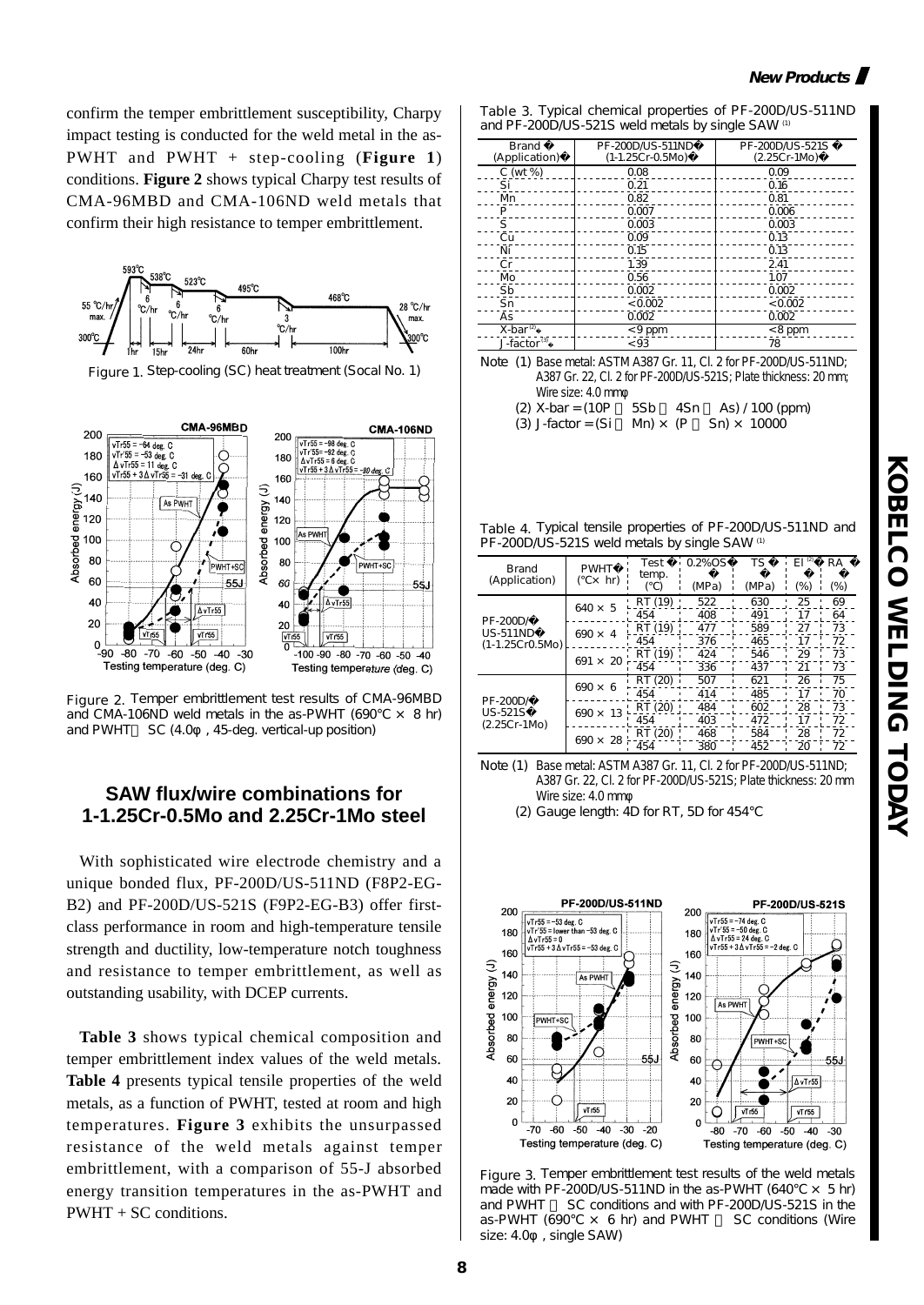#### **AWS Welding Show 2004 heats up the welding business**

The AWS Welding Show was held at McCormick Place in Chicago from the 6th through the 8th of April, 2004. This year, the AWS Show was combined with the Gases and Welding Distributors Association (GAWDA), who mounted, as a part of their Regional Conference (from April 4-5), a special pavilion within the AWS Show. This expanded AWS exposition succeeded in bringing more visitors than a single exposition by the American Welding Society (AWS) would have. A total of 6,687 people attended, which was 11.5% increase from the last Show in Detroit.

Kobelco Welding of America (KWAI) attended as an exhibitor making its 15th appearance in an AWS Show and continued our promotion of the new **"**DWG Series**"**stainless flux cored wires. We received numerous positive leads from this Show which will certainly bring us lots of new business.



Hello, from KWAI staff at the KOBELCO booth



The KOBELCO and neighboring booths at the Show

The AWS Show in 2005 will be held in Dallas Texas which is Kobelco**'**s backyard. See you in Dallas!

Reported by Andrew Sawada, KWAI

#### **Greetings from a new member of the IOD: Applause encourages anybody**

My name is Yuji Wakayama. I came to the International Operations Department last January. Still in my fourth year with Kobe Steel, I need much more experience and job knowledge. I hope you will kindly assist me.



**Yuji Wakayama** IOD, Welding Co. Kobe Steel, Ltd.

Before coming to the IOD, I was in Kyushu and was in charge of sales through distributors. On a busy day, I could drive as far as 500 km my car loaded with Kobelco welding consumables, working on sales to customers throughout my territory. My guiding principle was to visit users at all events and thus I developed close contacts with many users in a period of a little less than three years. Now I am in charge of the Korean Market. Though the business arena has changed from the domestic to the international market, I believe the basics of my job remain the same. I wish to introduce as many of our products as possible that will serve our customers**'**purposes to the fullest extent.

My hobby is wind music. It is 12 years since I started playing the tuba. I take part in a concert once or twice in a year where we play pieces arranged from orchestra music and film music. An important factor for achieving good performances is that every player should show his full ability. However, even more important is that each player should not go-it-alone, but be aware of belonging to a band that seeks to make a piece of music in harmony with the other performers. In fact, this is the biggest attraction for members of a musical band. Once you are given applause on the stage from the audience after a performance, you never can stop being a player.

I believe that the same factors apply to business. It is a splendid thing for me to be conscious of an objective, such as the welded structure that the user wishes to make, and, together with the user and distributor, stimulate each other until we finally accomplish it. I will never forget the applause I will be given after accomplishing an objective, even though the sound will be different from the applause after a stage performance. I wish to tackle my job with such a frame of mind.